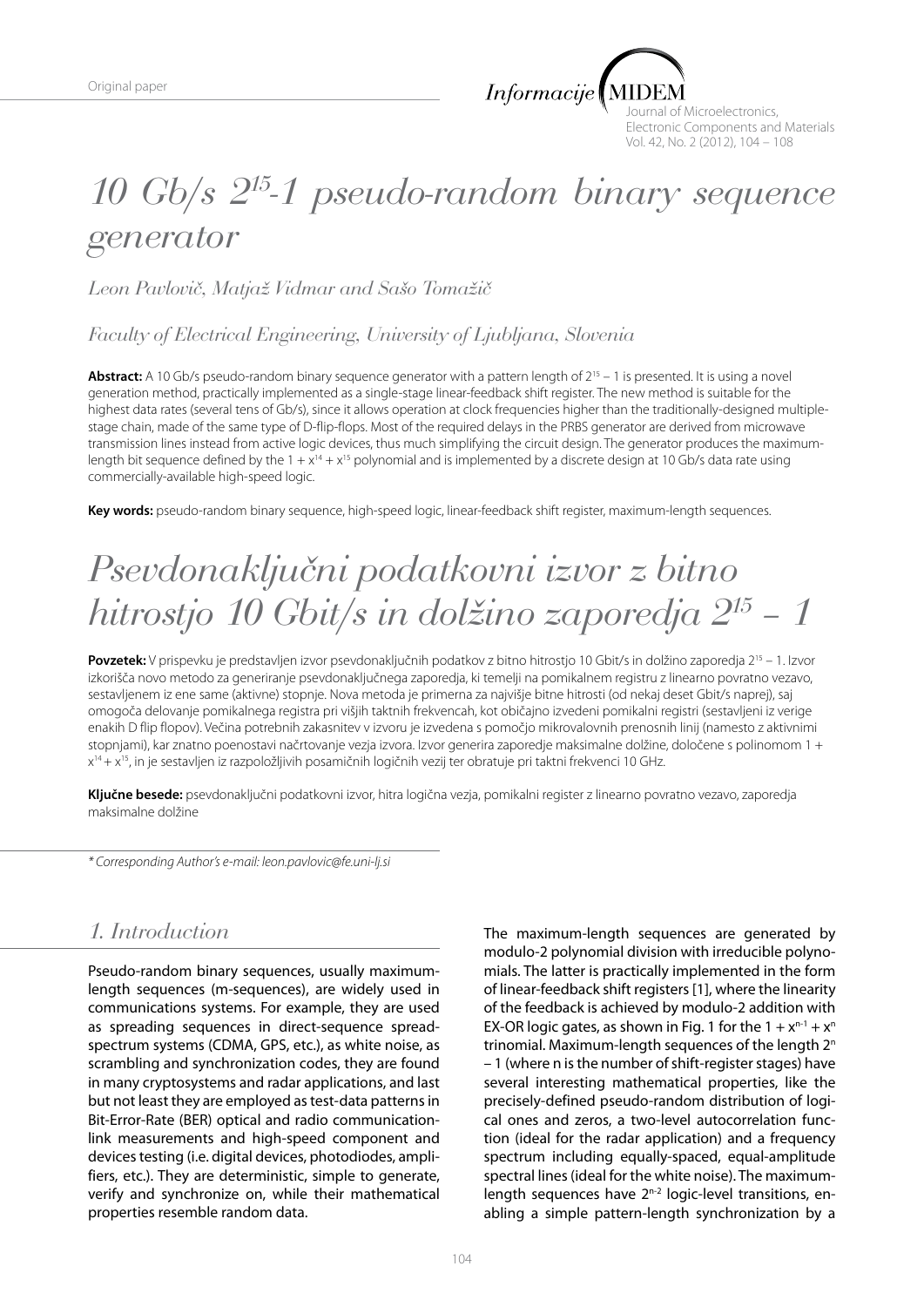ripple counter [2, 3]. For example, the sequence defined by the  $1 + x^{14} + x^{15}$  polynomial has exactly 8192 logic-level transitions.



**Figure 1:** Typical PRBS generator implementation for the  $1 + x^{n-1} + x^n$  trinomial.

The maximum operating clock frequency of the traditionally-implemented PRBS generator, as illustrated in Fig. 1, is limited by the sum of several delays in the circuit section comprising the XOR gate, since the latter has the highest delay of all. The clock period T is defined in Eq. 1 as

$$
T_{\text{D-FF}} + T_{\text{XOR}} + T_{\text{TL}} + T_{\text{setup}} \leq T,\tag{1}
$$

where  $T_{\text{D-FF}}$  and  $T_{\text{XOR}}$  denote propagation delays of the flip-flop and XOR gate, respectively,  $T_{\pi}$  is the sum of all delays of the connecting transmission lines in this circuit section and  $T_{\text{setup}}$  is the flip-flop's setup time (valid data before the clock transition). For the integrated PRBS generators with the highest clock frequencies beyond 100 GHz, the propagation delays in the logic devices present the main delay contribution and therefore the maximum-clock-frequency limitation [3, 4].

### *2. Single-stage PRBS generation method*

The single-stage linear-feedback shift register uses a single D-flip-flop and several transmission lines (for example microstrip, coaxial, stripline, etc.) to generate the delay required by the register length [5]. The D-flip-flop is required for the signal regeneration (retiming and reshaping). Fig. 2 illustrates the new PRBS generator, including only a single D-flip-flop, an EX-OR gate and the required transmission (delay) lines.



**Figure 2:** Single-stage PRBS generator implementation for the  $1 + x^{n-1} + x^n$  trinomial.

The total loop delay must be equal to the polynomial order times the clock period T, therefore the delays shown in Fig. 2 can be written in Eq. 2 as

$$
T_{D-FF} + T_{XOR} + T_{TL} + T_{setup} \le (n-1) * T,
$$
 (2)

where  $T_{\text{D-FF}}$  and  $T_{\text{XOR}}$  denote propagation delays of the flip-flop and XOR gate, respectively,  $T_{\text{t}}$  is the sum of all transmission-lines delays (without the  $T_{1-bit}$ ),  $T_{setup}$  is the flip-flop's setup time (valid data before the clock transition) and n is the polynomial order. In an extreme case, the maximum clock-frequency increase of the singlestage over the conventional design is  $n - 1$ . This applies for the trinomial shown and the fact that the  $T_{\pi}$  remains the same in both designs, while  $T_{\text{D-FF}}$  being much higher in the single-stage design. In practice such an increase can hardly be accomplished, since the propagation delay of flip-flops is getting smaller with the increased toggle-rate capability (i.e. a flip-flop with high propagation delay and high toggle rate does not exist).

When compared to the conventional LFSR circuit, shown in Fig. 1, the new PRBS circuit has many advantages: simplicity, less logic devices and lower power consumption. A single-D-flip-flop design also eliminates the complex clock-distribution circuits required for several D-flip-flops in conventional high-speed LFSR designs. Finally, the clock frequency can be increased to the upper D-flip-flop toggle limit and the latter is usually much higher than the clock-frequency limit imposed by propagation delays in a traditional multi-stage designs, especially in the case of discretepackaged devices. The discrete-packaged logic has a significant propagation delay contribution from the package itself, which severly limits the performance, particularly at and above 10 GHz toggle frequencies. The new PRBS generation method is not limited by the flip-flop's propagation delay  $T_{\text{D-FF}}$ , since the latter can be compensated by a shorter transmission-line delay  $T_{\pi}$  (Eq. 2).

The single-stage method's drawbacks include: the PRBS polynomial depends on the sum of the delays of the active logic and the transmission lines, respectively, and the PRBS pattern length is limited by the insertion loss, dispersion of the transmission lines used and the input sensitivity of the regeneration stage. The design works only at a single clock frequency (with the typical range of a few percent around the central frequency). If the design is manufactured with fixed transmission lines (i.e. on a printed-circuit board), the polynomial can not be changed easily, except if broadband switches are used for the selected transmission-line lengths. However, almost all high-data-rate PRBS generators (employing the traditional generation method) with the output data rates in excess of several tens of Gb/s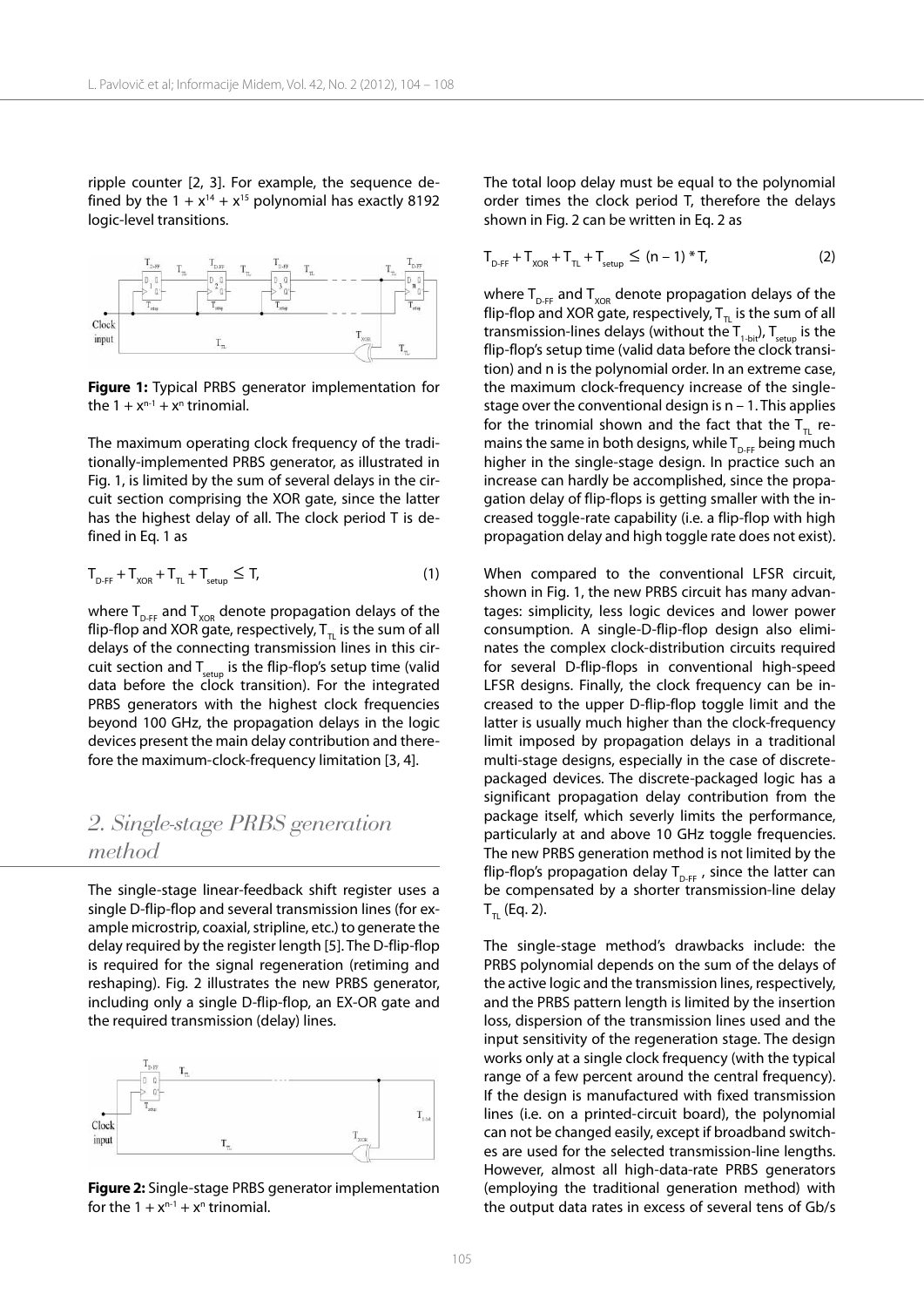and beyond, are also optimized for a single polynomial operation [3, 4].

#### *3. 10 Gb/s 215–1 PRBS generator*

The generator is a standalone unit and comprises several modules as shown on the block diagram in Fig. 3: PRBS core, pattern-length synchronization divider, clock divider, reference oscillator and multipliers, power supply, maximum-length sequence detector and auto start, phase shifter with amplifier and finally the D-type flip-flop.



Figure 3: Block diagram of the 10 Gb/s 2<sup>15</sup>-1 PRBS generator.

The most challenging part was the single-stage PRBS core, operating at 9.95 Gb/s as a standard OC-192 (STM-64) bitrate generator. The core consists of a single (retiming) stage (D-type flip-flop), first 2:1 multiplexer used as a modulo-2 adder (XOR gate) and second one used as a logic-one insertion stage for the auto-start functionality, two buffers used as reshaping and fanout stages and finally transmission lines for the remaining delay of the linear-feedback shift register. The PRBS core is shown in Fig. 4.

The PRBS-core PCB holds also the pattern-length synchronization dividers (three :16 and one :2 divider) and also the D-type flip-flop used as the final regeneration stage for the output PRBS data. The latter is a low-jitter (3  $ps_{\text{pn}}$  deterministic and 0.3  $ps_{\text{mn}}$  random) high-speed device (rise/fall times typically 16 ps) for the best possible PRBS-data quality. The eye diagram of the output PRBS data, measured by a sampling oscilloscope with a 40 GHz bandwidth, is shown in Fig. 5. The PRBS core is a fully differential design using differential current-mode logic (CML) devices and interconnected by differential microstrip transmission lines. The used 4-layer FR-4



**Figure 4:** Simplified diagram of the differential PRBS core.

laminate is not an optimal choice due to the noticable loss and dispersion throughout the whole frequency range (DC to more than 10 GHz), but we found it as satisfactory, since its limitations do not impair the differential signalling as much as it would be the case for the single-ended signalling. All microstrip transmissionline interconnections between the logic devices are point-to-point to keep and preserve the signal integrity as high as possible. The PRBS differential output has the CML levels and is DC coupled, while the synchronization differential output has the emitter-coupled logic (ECL) levels and is AC coupled. Describing the PRBS core in more detail (i.e. on the schematic level) is beyond the scope of this article, so it is excluded from the further discussion.



**Figure 5:** Eye diagram of the output PRBS data.

The calculation of the maximum operating clock frequencies for both methods reveals a big favor to the new single-stage method. If we take into account the real delay values of the traditional linear-feedback shiftregister implementation ( $T_{D-FF}$ =215 ps,  $T_{XOR}$ =135 ps,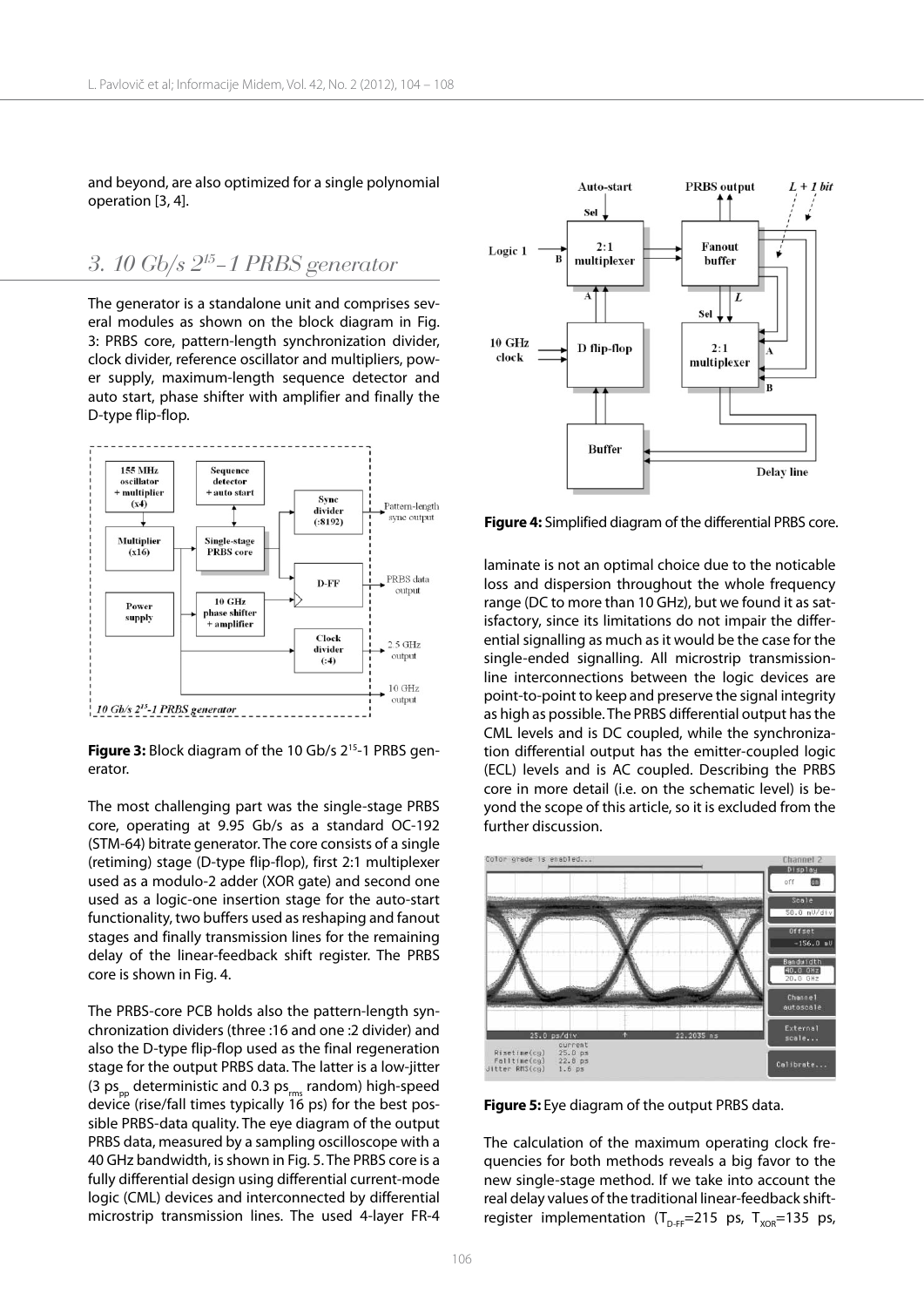$T_{\text{setun}}$ =10 ps), using Eq. 1 we obtain the maximum clock frequency of 2.2 GHz for 0 ps delay of the interconnecting transmission lines. Realistically, the interconnection delay would be at least 200 ps, which further limits the maximal operating frequency of the traditional design to 1.8 GHz. The single-stage design can operate at maximum toggle limit, which is more than 12 GHz for the used logic devices in the described generator and that is an increase of more than 6 times.

The 10 GHz clock for the generator is derived from a crystal oscillator running at 155 MHz for an ultra-stable frequency and low phase noise. Several multiplier stages (including filtering, amplifying and multiplying) are used for the frequency multiplication, mostly in steps of doubling the frequency. The filtering from 155 MHz up to 620 MHz is done by lumped components, whereas from 1240 MHz and up to 10 GHz by distributed microstrip filters. Two double-layer FR-4 PCBs are used for the multiplier stages and the multiplier from 620 MHz to 10 GHz is enclosed by a brass housing to minimize the electro-magnetic interference with other circuits within the generator box. Two 10 GHz outputs are single-ended with +4 dBm power level and are AC coupled.

A clock frequency divided by 4 (therefore operating at 2.5 GHz) was added to the system to enable compatibility and to extend flexibility when using older equipment (i.e. sampling oscilloscopes or digital communication analyzers). The divider is composed of a 10 GHz buffer and two :2 divider stages. Its differential output has the CML levels and is DC coupled.

All PRBS generators include a stall-protection mechanism in case of the all-zero state in the linear-feedback shift register. In that case, the generator must automatically recover into the normal state. The described generator includes the maximum-length sequence detection and corresponding automatic recovery in the form of insertion a series of logic ones (high level) into the shift register. When it detects a normal operation, i.e. senses the maximum-length sequence, it disengages the insertion of logic ones into the register. The detection of the maximum-length sequences is done by analog processing (filtering of the first spectral line) of the synchronization output. When the detector senses a spectral line at 10 GHz /  $2^{15}$ -1 = 300 kHz it automatically stops inserting a logic one into the register.

For the final-regeneration D-flip-flop an optimal clock phase was needed to minimize the deterministic and random timing jitter in the output PRBS data. Therefore a phase shifter operating at 10 GHz with more than 360 degrees phase-tuning range was developed with the accompanying 10 GHz amplifier. The amplifier comprises a single high electron mobility transistor (HEMT) on a teflon laminate. The phase shifter is composed of two serially-connected tunable band-pass filters with an intermediate amplifier stage. Each filter is a fourfinger interdigital microstrip type with varactor diodes as a tunable elements in each finger. The phase shifter is also built on a 0.5 mm-thick teflon laminate for minimal loss and reliable performance. The final regeneration flip-flop's clock phase is manually adjusted to an optimal position using a resistive trimmer setting the varactor diodes' bias points. The 10 Gb/s PRBS generator prototype is shown in Fig. 6.



**Figure 6:** Photograph of the 10 Gb/s 2<sup>15</sup>-1 PRBS generator.

One of the most simple verifications for the correct operation of the PRBS generators is to check the frequency spacings between the spectral lines of the output PRBS data. The latter must be in precise agreement with the clock frequency divided by the pattern length. In this case the spacing must be 9.95 GHz /  $2^{15}$ -1 = 304 kHz. If the spacing is wider, then the sequence does not



**Figure 7:** Frequency spacing between the spectral lines of the PRBS data.